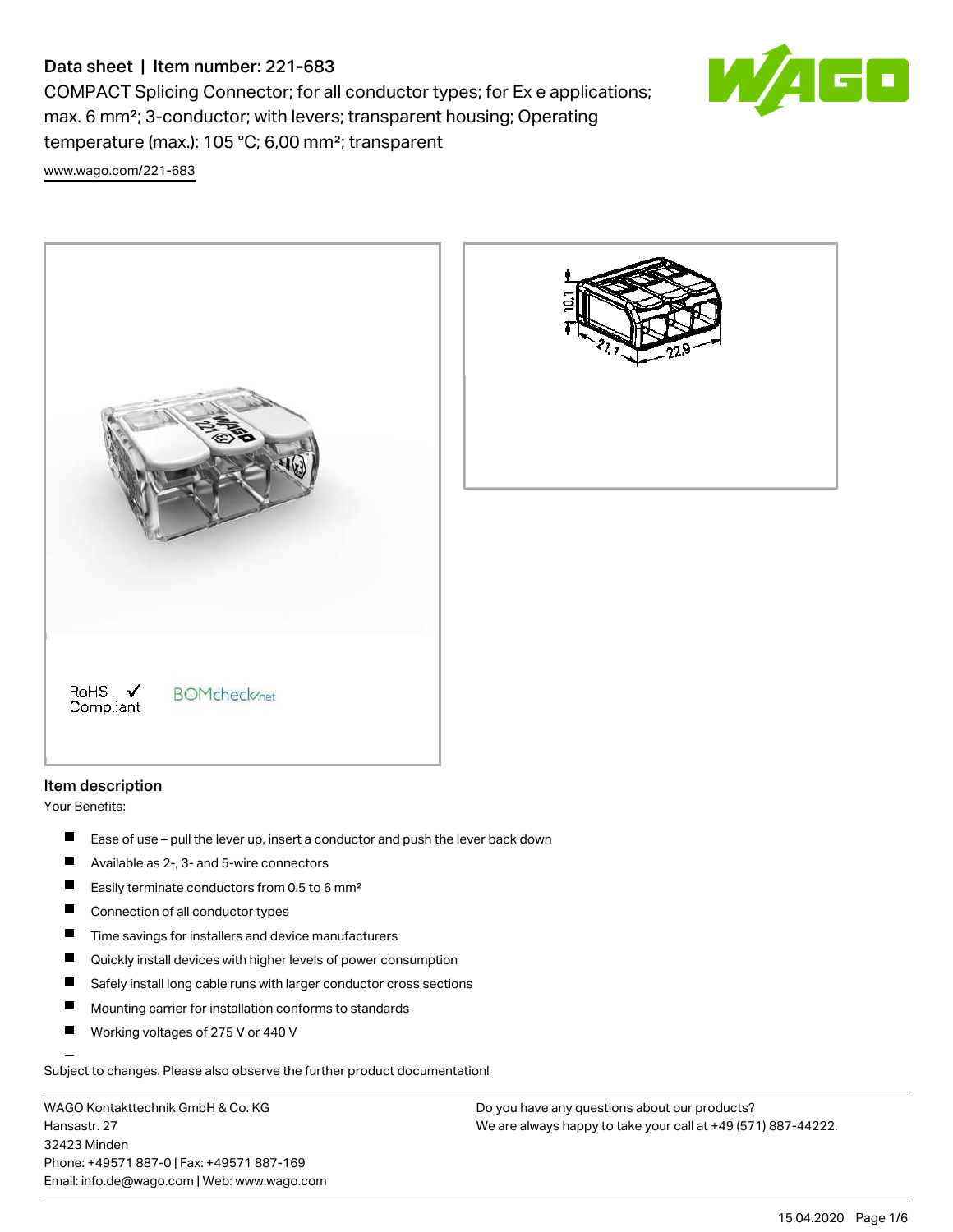[www.wago.com/221-683](http://www.wago.com/221-683)



- **Custom carriers are possible**
- $\blacksquare$ ATEX (Ex 2 II G), IECEx (Ex eb IIC Gb) Zone 1, 2
- IECEX (Ex eb IIC Gb), American Ex (AEx eb IICGb) / Class 1, Zone 1

#### Safety information 1:

The permissible operating voltage of the connector with carrier (440 V or 275 V) depends on the mounting type.

#### Safety information 2:

Only approved in conjunction with a mounting carrier (221-511). Other carriers are possible, see certificate/file.

The connectors must be installed in an enclosure meeting the requirements of a recognized protection type per EN 60079-0, Section 1 or EN 60079-31.

When installing the connectors in an enclosure of protection type "eb" (increased safety) per EN 60079-7, the clearances and creepage distances of Table 2 for this standard must be observed. See point 1 for the use of accessories. The connectors can be used both in Group II and Group I, as the standard requirements are identical in this case.

The use of these components requires a new assessment by a notified certification agency.

## Data Electrical data

### Ratings per IEC/EN 60664-1

| Ratings per                    | EN 60664 |
|--------------------------------|----------|
| Approvals per UL 1059          |          |
| Rated voltage UL (Use Group C) | 440 V    |
| Rated current UL (Use Group C) | 30 A     |
| Approvals per                  | UL 60079 |
| <b>Approvals Ex</b>            |          |
| Rated voltage EN (Ex e II)     | 440 V    |
| Rated current (Ex e II)        | 37 A     |

#### Connection data

| Connection technology           | CAGE CLAMP <sup>®</sup>             |
|---------------------------------|-------------------------------------|
| Actuation type                  | Lever                               |
| Connectable conductor materials | Copper                              |
| Nominal cross section           | $6 \text{ mm}^2$                    |
| Solid conductor                 | $0.56$ mm <sup>2</sup> / 20  10 AWG |
| Stranded conductor              | $0.56$ mm <sup>2</sup> / 20  10 AWG |
| Fine-stranded conductor         | $0.56$ mm <sup>2</sup> / 20  10 AWG |

Subject to changes. Please also observe the further product documentation!

WAGO Kontakttechnik GmbH & Co. KG Hansastr. 27 32423 Minden Phone: +49571 887-0 | Fax: +49571 887-169 Email: info.de@wago.com | Web: www.wago.com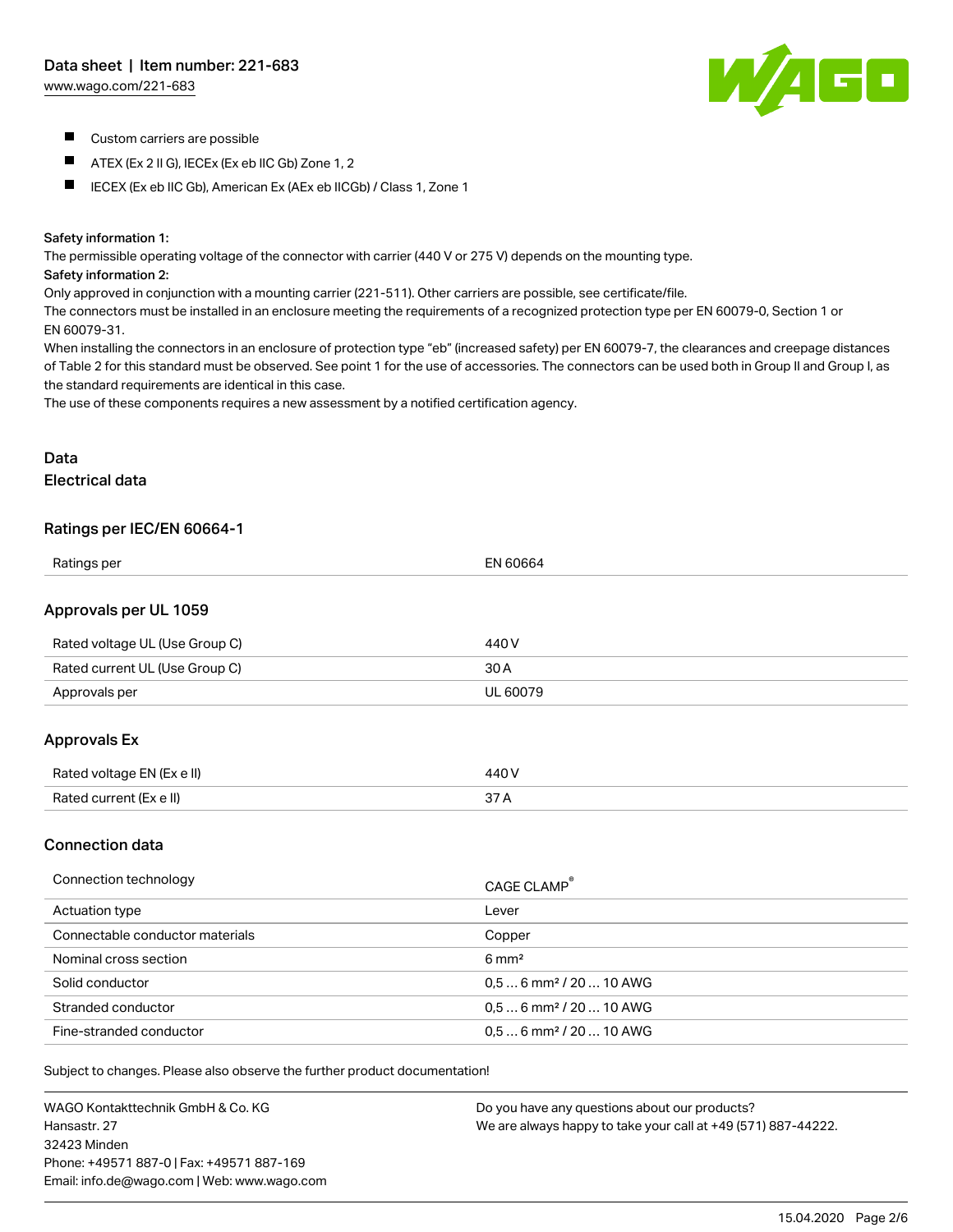[www.wago.com/221-683](http://www.wago.com/221-683)



| Strip length                      | 12  14 mm / 0.47  0.55 inch |
|-----------------------------------|-----------------------------|
| Total number of connection points |                             |
| Total number of potentials        |                             |
| Type of wiring                    | Side-entry wiring           |

### Geometrical Data

| Width  | 22.9 mm / 0.902 inch |
|--------|----------------------|
| Height | 10.1 mm / 0.398 inch |
| Depth  | 21,1 mm / 0.831 inch |

## Material Data

| Color                       | transparent    |
|-----------------------------|----------------|
| Flammability class per UL94 | $\cdot$<br>. . |
| Weight                      | با 4.3         |

### Environmental Requirements

|  | Continuous operating temperature | 105 °C |  |
|--|----------------------------------|--------|--|
|--|----------------------------------|--------|--|

## Commercial data

| Packaging type     | <b>BOX</b>    |
|--------------------|---------------|
| Country of origin  | CН            |
| <b>GTIN</b>        | 4055143860574 |
| Customs Tariff No. | 85369010000   |

## Approvals / Certificates

#### Ex-Approvals

|      |                                       |                                 | Certificate      |
|------|---------------------------------------|---------------------------------|------------------|
| Logo | Approval                              | <b>Additional Approval Text</b> | name             |
|      | <b>AEx</b>                            | UL 60079                        | 20190228-        |
| 1Ex  | Underwriters Laboratories Inc.        |                                 | E185892          |
|      | <b>ATEX</b>                           | IEC 60079-0                     | <b>PTB 19</b>    |
|      | Physikalisch Technische Bundesanstalt |                                 | <b>ATEX</b>      |
|      |                                       |                                 | 1001U            |
|      | <b>IECEx</b>                          | IEC 60079-0                     | <b>IECEX PTB</b> |
|      | Physikalisch Technische Bundesanstalt |                                 | 19,001 1U        |

Subject to changes. Please also observe the further product documentation!

WAGO Kontakttechnik GmbH & Co. KG Hansastr. 27 32423 Minden Phone: +49571 887-0 | Fax: +49571 887-169 Email: info.de@wago.com | Web: www.wago.com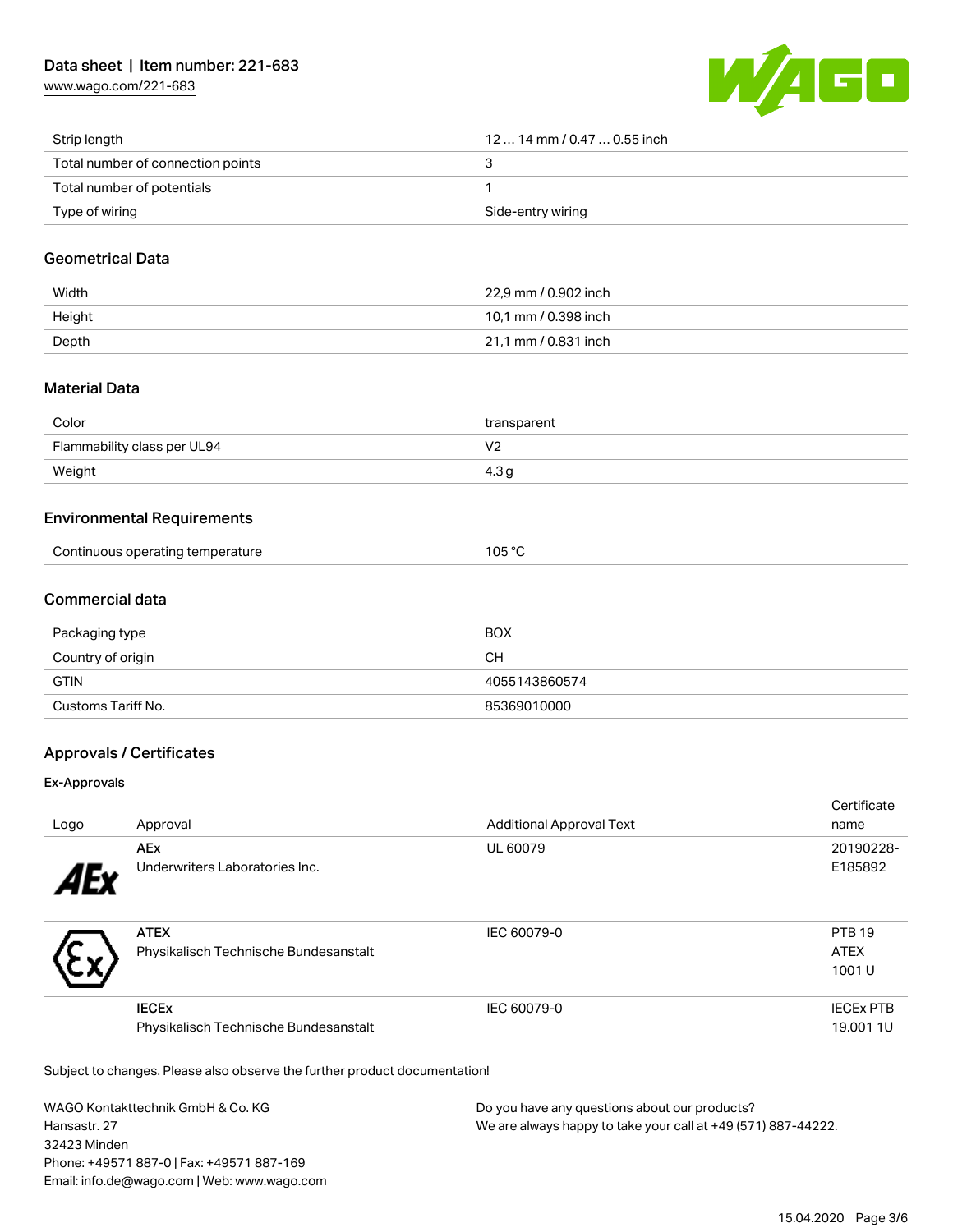

2.1 MB

# **IECEx**

| <b>Country specific Approvals</b> |                          |                                 |             |  |
|-----------------------------------|--------------------------|---------------------------------|-------------|--|
|                                   |                          |                                 | Certificate |  |
| Logo                              | Approval                 | <b>Additional Approval Text</b> | name        |  |
|                                   | <b>KEMA/KEUR</b>         | EN 60998                        | 71-         |  |
| KEMA                              | DEKRA Certification B.V. |                                 | 105677      |  |

## Counterpart

### Compatible products

#### Mounting adapter

| ina ang pagkala<br>Tanggunian | Item no.: 221-510/000-006<br>Mounting carrier; 221 Series - 6 mm <sup>2</sup> ; for DIN-35 rail mounting/screw mounting; blue |             |                      | www.wago.com/221-510<br>/000-006 |  |  |
|-------------------------------|-------------------------------------------------------------------------------------------------------------------------------|-------------|----------------------|----------------------------------|--|--|
|                               | Item no.: 221-511                                                                                                             |             |                      |                                  |  |  |
| <b>REAL PROPERTY</b>          | Mounting carrier; for Ex applications; 221 Series - 6 mm <sup>2</sup> ; for DIN-35 rail mounting/screw mounting;              |             | www.wago.com/221-511 |                                  |  |  |
|                               | light gray                                                                                                                    |             |                      |                                  |  |  |
| <b>Downloads</b>              |                                                                                                                               |             |                      |                                  |  |  |
| <b>Documentation</b>          |                                                                                                                               |             |                      |                                  |  |  |
|                               |                                                                                                                               |             |                      |                                  |  |  |
| <b>Additional Information</b> |                                                                                                                               |             |                      |                                  |  |  |
| Technical explanations        |                                                                                                                               | Apr 3, 2019 | pdf                  | Download                         |  |  |

#### Installation Notes

Conductor termination

Subject to changes. Please also observe the further product documentation!

WAGO Kontakttechnik GmbH & Co. KG Hansastr. 27 32423 Minden Phone: +49571 887-0 | Fax: +49571 887-169 Email: info.de@wago.com | Web: www.wago.com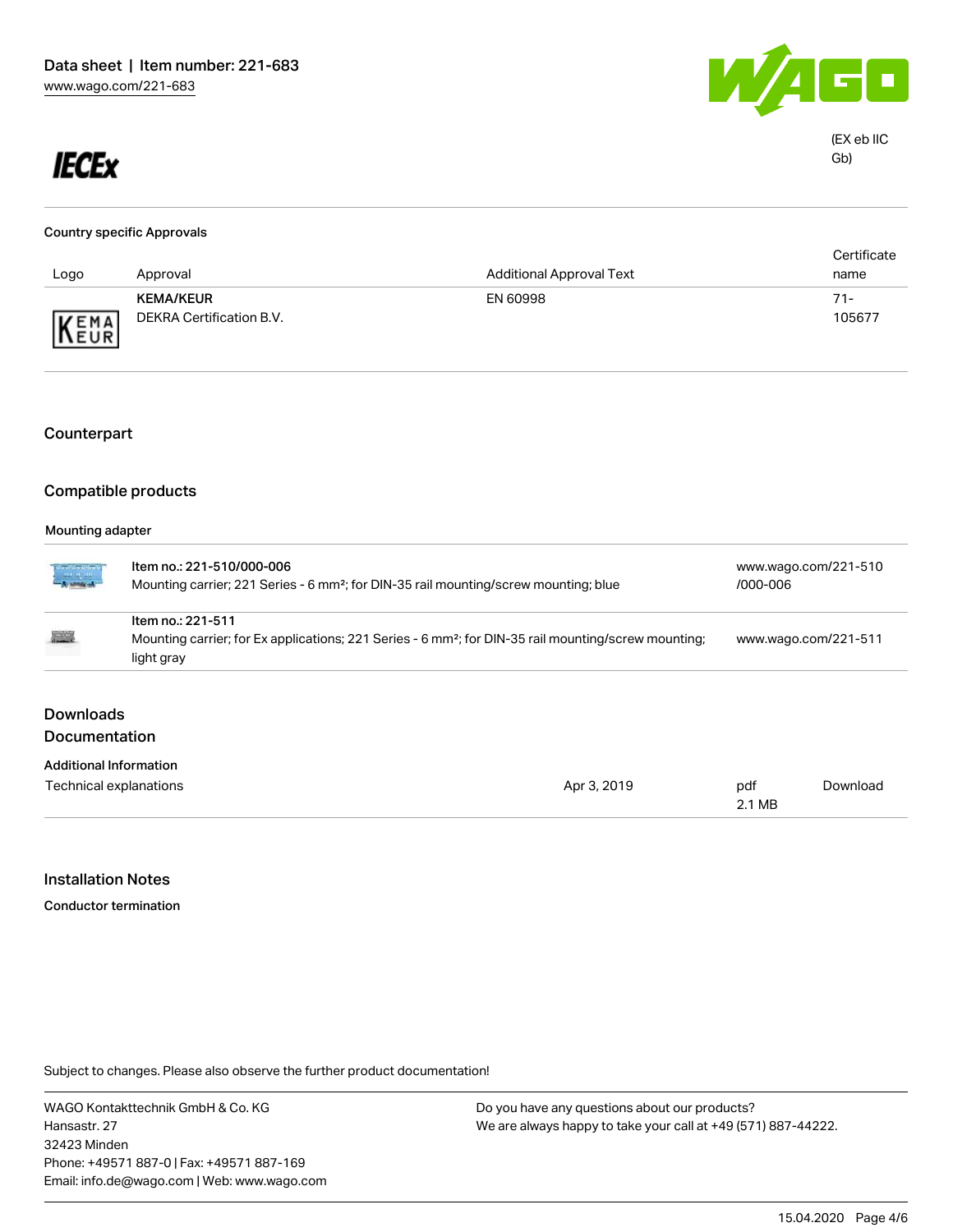### Data sheet | Item number: 221-683 [www.wago.com/221-683](http://www.wago.com/221-683)







Strip conductor to 11 mm (0.43 inch). Then, lower the lever to close the clamp.



Termination: Lift the lever to open the clamping unit and insert a stripped conductor.

#### Installation



Inserting a connector into the mounting carrier.



Removing a connector from the mounting Removing a conductor. carrier.





Mounting type (440 V) Using spacers between the connectors.



Mounting type (440 V) Vertical mounting on DIN-35 rail



Mounting type (440 V) Horizontal screw mounting on a flat surface

Subject to changes. Please also observe the further product documentation!

WAGO Kontakttechnik GmbH & Co. KG Hansastr. 27 32423 Minden Phone: +49571 887-0 | Fax: +49571 887-169 Email: info.de@wago.com | Web: www.wago.com